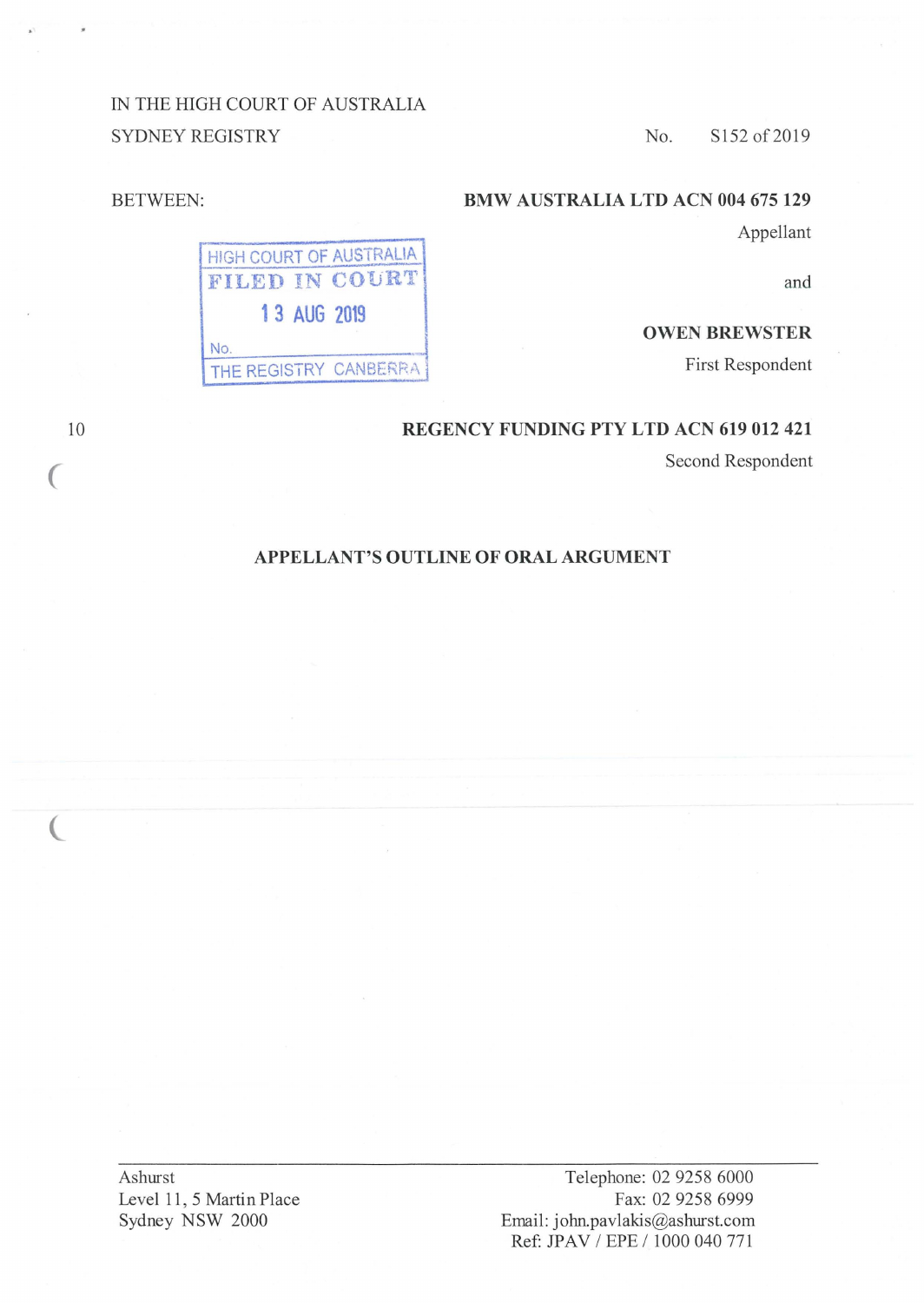#### **PART 1: PUBLICATION ON THE INTERNET**

1. This outline is in a form suitable for publication on the internet.

#### **PART 2: PROPOSITIONS TO BE ADVANCED**

#### **Effect of proposed Order 1**

2. Order 1 requires every group member to pay from any judgment or settlement legal costs and a  $25\%$  funding commission. In substance, Order  $1 -$  like other common fund orders **(CFOs)** - effects an immediate (albeit possibly defeasible) partial assignment or charge over each group member's chose in action for the benefit of the funder: AS [18)-[24]; Reply [3]-[4].

### 10 **Statutory construction**

- 3. An order under s 183 must be "appropriate or necessary to ensure that justice is done in the proceedings". Textually, a CFO is not concerned with justice "in the proceedings": AS [25]-[29]; Reply [5].
- 4. There is nothing in the text, history or purpose of s 183 to suggest that it creates a right to an "appropriate" or "commercial" reward for litigation funders: AS [12), [27], [29]; Reply [2], [6].
	- *Stewart v Atco Controls Pty Ltd (in liq)* (2014) 252 CLR 307
- 5. The principle in *Owners of Ship "Shin Kobe Maru" v Empire Shipping Co Inc* (1994) 181 CLR 404,421 (see CA [56]-[58]) is of limited assistance in determining the scope of 20 the express words of limitation in s 183: AS [30]; cf CA [56]-[58]. The text must be construed in light of its context and purpose and having regard to other principles of construction, including the principle of legality.
	- 6. A CFO substantially interferes with group members' property rights. There are no clear words authorising that interference. Contrary to CA [58]-[61 ], the principle of legality is not irrelevant because Parliament in s 159 of the CPA has authorised a limited interference with group members' choses in action: AS [37]-[39].
	- 7. The principle of legality applies in construing the powers and jurisdiction of courts: Reply [9] and the cases cited there.
- 8. The context created by other provisions of Part 10, particularly ss 177, 178 and 184, 30 indicates that save for expressly defined exceptions, only group members are entitled to receive a monetary award in class action proceedings. Consistently with the principle of construction underlying *Anthony Hordern* & *Sons Ltd v Amalgamated Clothing* & *Allied*

**STORE**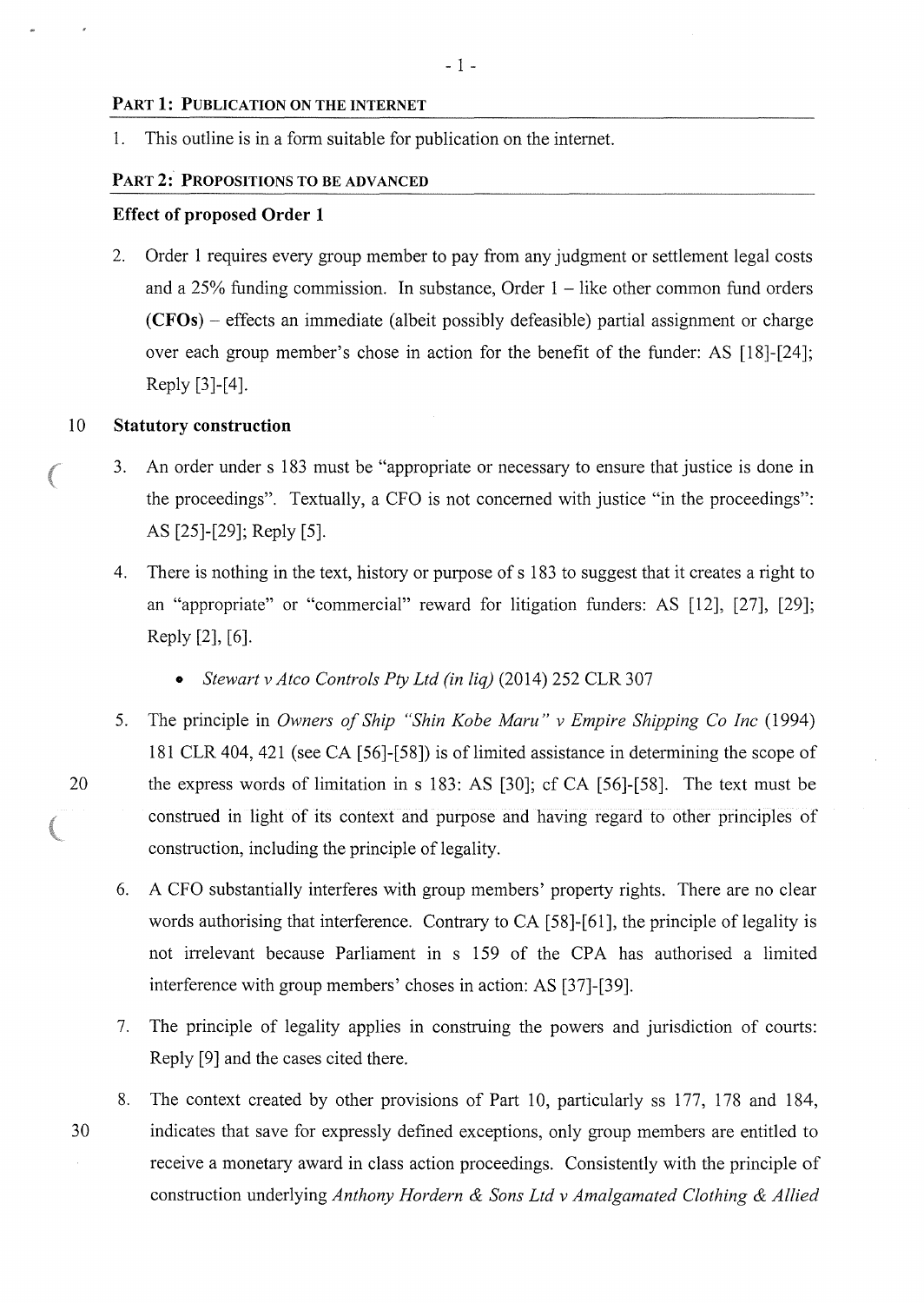*Trades Union of Australia* (1932) 47 CLR 1, s 183 cannot be used to circumvent that limitation: AS [31 ]-[35].

9. A CFO made prior to judgment or settlement has a fundamentally infirm factual foundation, and at best seeks to pre-empt a later exercise of power under a different provision: AS [41]-[43]. It is unlikely that Parliament intended to authorise such an infirm order.

# **Judicial power**

10. The inherently infirm nature of CFOs points to their being both premature and hypothetical: AS [47].

10

a<sup>380</sup>m

- *Bass v Permanent Trustee Co Ltd* (1999) 198 CLR 334
- 11. CFOs do not involve the detennination of existing legal rights. A power to make a CFO involves the creation of legal rights in a third party funder: AS [48]-[50].
- 12. For a discretionary power to create rights to be an exercise of judicial power the nature and extent of the rights must be delineated by "legal principle or be reference to an objective standard or test prescribed by the legislature and not by reference to policy considerations or other matters not specified by the legislature": AS [48]; Reply [11].
	- *Precision Data Holdings Ltd v Wills* (1991) 173 CLR 167, 191
- 13. The criterion of determining what is appropriate or necessary to ensure justice in the proceeding does not provide any strictly judicial criterion to guide the quantification of a 20 commission rate. The factors relevant to commission rate setting are policy matters. Further, the process involved in rate setting is non-judicial: AS [49], [52]-[53]; Reply [13]-[14].
	- *Queen Victoria Memorial Hospital v Thornton* (1953) 87 CLR 144
	- *R v Kirby; Ex parte Boilermakers' Society of Australia* (1956) 94 CLR 254, 297- 298
	- *Campbells Cash and Cany Pty Ltd v Fostif Pty Ltd* (2006) 229 CLR 396, [90]- [92]
	- 14. The making of a CFO does not enable, support or facilitate the exercise by the Court of its judicial functions. It is not incidental to the exercise of judicial power.

# 30 **Acquisition of property**

15. BMW relies on the oral submissions of Westpac concerning the operation of  $s \, 51(xxxi)$ and otherwise makes the following short points: